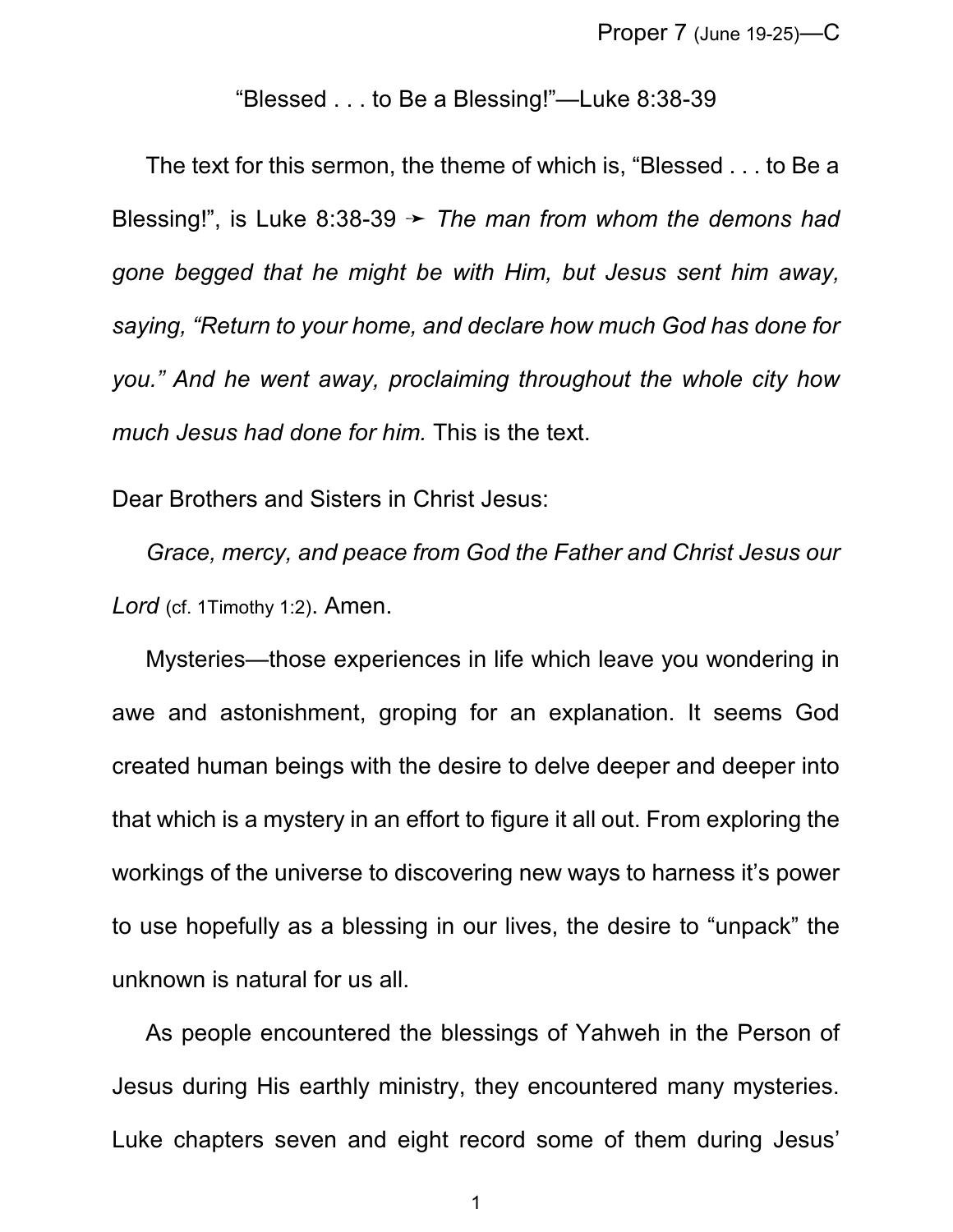Galilean ministry: He healed the centurion's servant **without having to be in the servant's presence** (cf. Luke 7:1-10); He raised a widow's son from the dead **during his funeral** (cf. Luke 7:11-17); He forgave people of their sins (i.e. pronounced absolution), **something only God can do** (cf. Luke 7:36-50); He calmed a storm **simply by His command** (cf. Luke 8:22- 25); He drove demons out of people (cf. Luke 8:2,26-39) and performed numerous healings and other miracles (cf. Luke 8:40-56). Mysterious acts bringing the blessings of Yahweh indeed!

In the midst of such mysterious works we hear peoples' responses. Luke 7:16 says: *Fear seized them all, and they glorified God, saying, "A great prophet has arisen among us!" and "God has visited His people!"* Some recognized they were standing in the presence of God Himself. This produced fear with an awareness of their sinfulness in the presence of the holy God as well as fear in the sense of respect for His power. Some were shocked by His mysterious ways: *Who is this, Who even forgives sins?* (cf. Luke 7:49) His disciples *were afraid, and they marveled, saying to one another, "Who then is this, that He commands even winds and water, and they obey Him?"* (cf. Luke 8:25) When He drove out the demons from the man in our text, Luke 8:37 says *all the people of the surrounding country of the Gerasenes asked Him to depart from them, for they were seized with great fear*.

2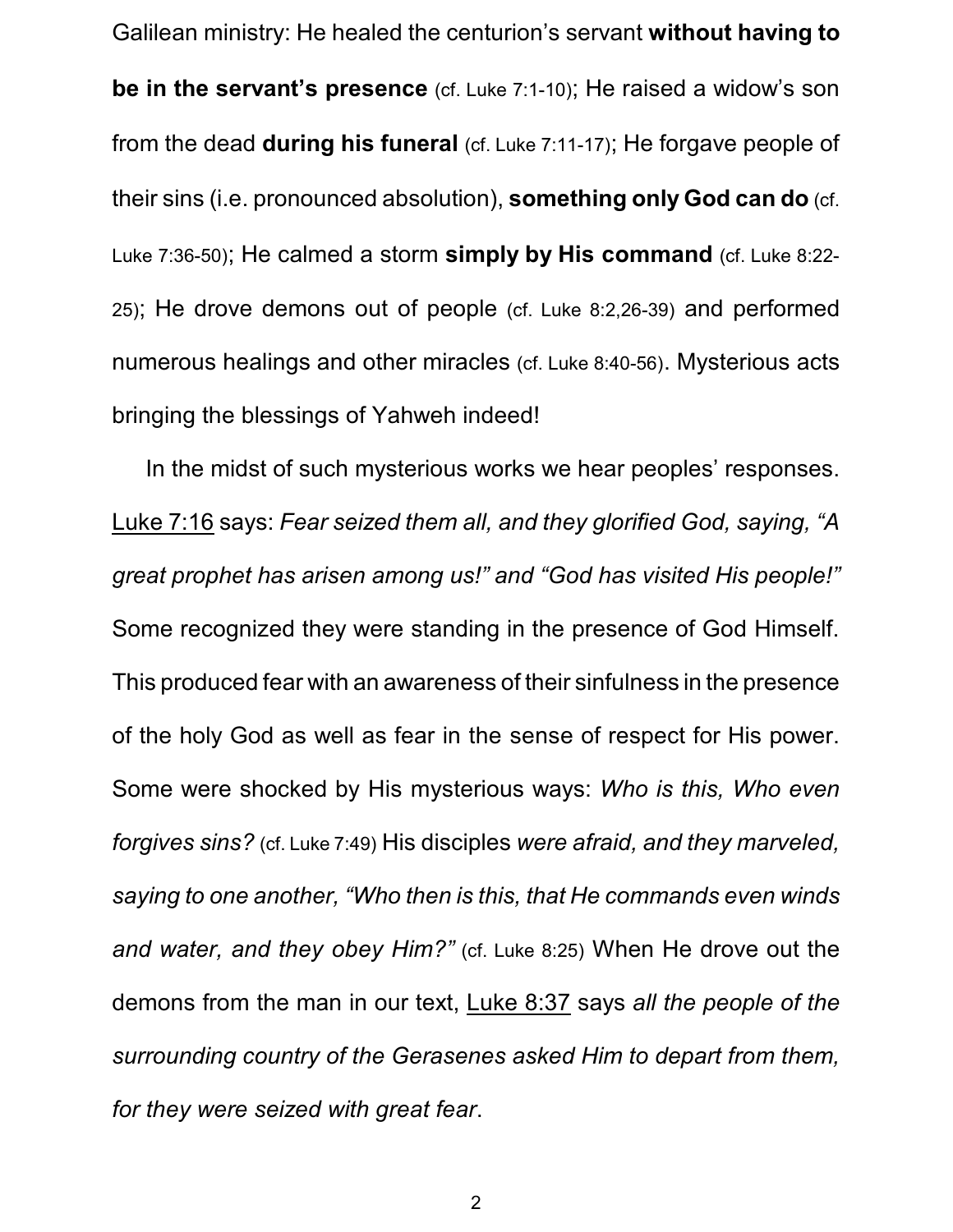Beware . . . such wonderment and awe can lead you into researching the "mysteries" of Jesus actually to your detriment. How? It has led many people into in-depth study and research in an effort to understand demon possession and what later came to be called "exorcisms;" to understand healings and figure out how to heal in this mysterious manner; and explain other miraculous signs and wonders (cf. Acts 2:22; 10:38). In an effort to satisfy the inquiring mind, the real purpose of Jesus' miraculous works can be missed. John 20:30-31 states that primary purpose: *Jesus did many other signs in the presence of the disciples, which are not written in this book; but these are written so that you may believe that Jesus is the Christ, the Son of God, and that by believing you may have life in His name.* They are not written so that you can entertain yourself by trying to figure out what demon possession is, or try to control healing, or define what constitutes a miracle and so forth, in an effort to take control of these dynamics in life. Such sin is rooted in idolatry.

Rather, they were done and are recorded *so that you may believe that Jesus is the Christ . . . and that by believing you may have life in His name*. When John the Baptizer sent his disciples to ask if Jesus was *the One Who is to come*, His answer, after healing *many people of diseases and plagues and evil spirits*, was to point them to these miraculous signs and wonders as evidence that He was *the Christ*, the Messiah promised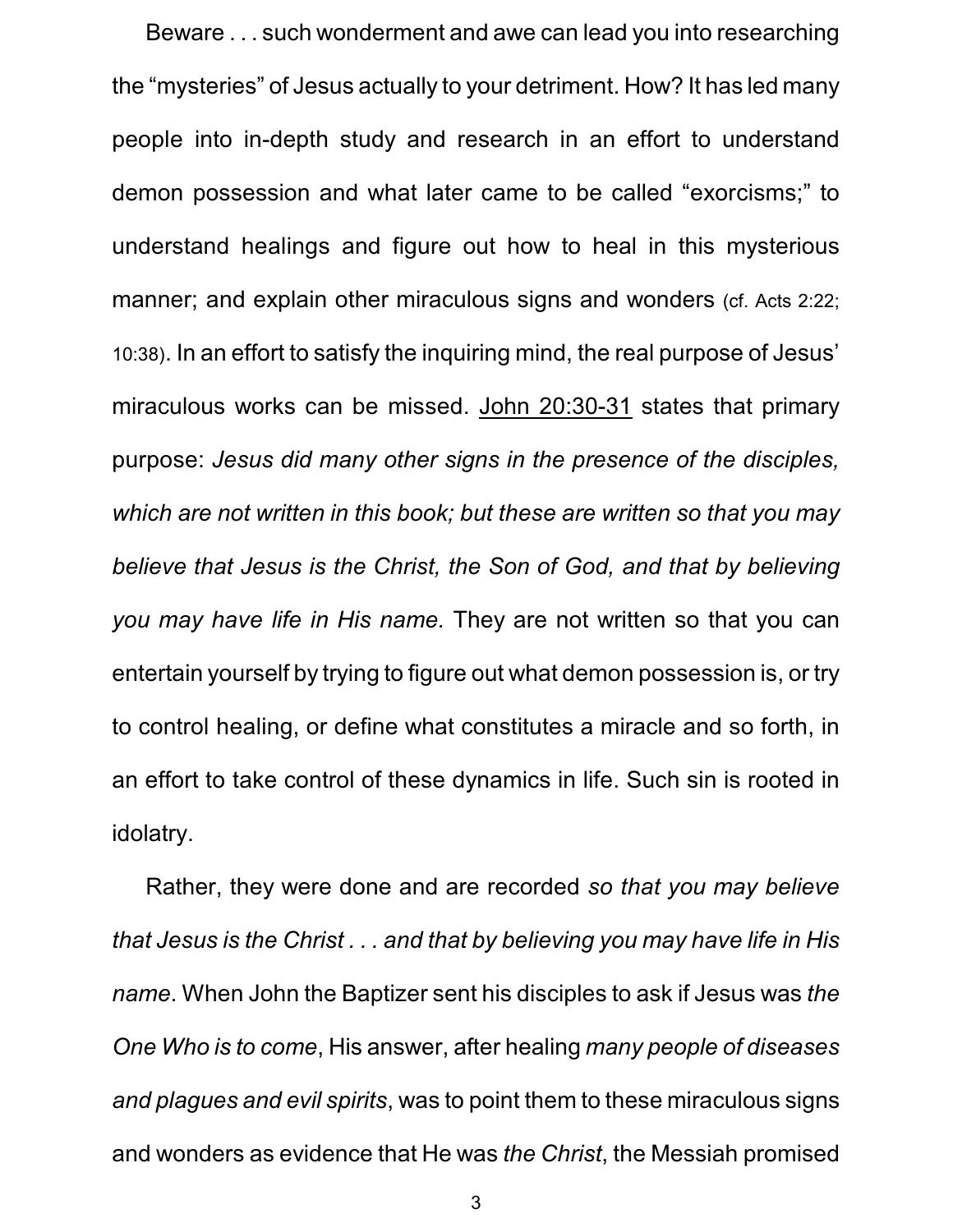by the Old Testament prophets (cf. Luke 7:18-23). These mysterious wonders and works were not meant to lead you down "rabbit holes" which lead you away from *the Christ*. They were intended to lead you to repentance of your sins and trust in the atoning work of the Christ. They were intended to lead you to *believe that Jesus is the Christ . . . and that by believing you may have life in His name*. Get off the miracle and trust in the Miracle Worker, Jesus.

Experiencing such mysterious signs and wonders may have moved many to fear Jesus and want Him out of their sight. Not so for the man released from the power of the demons. Verse 38 of our text says: *The man from whom the demons had gone begged that he might be with* Jesus! And why not? This is what the Holy Spirit creates with faith and regeneration. Experiencing the blessings of God's grace and mercy in Jesus Christ will move you to *be with* Jesus by reading your Bible, prayer, worshiping together as members of His body (cf. Colossians 3:12-17) and meeting Him at the altar for the forgiveness of your sins in His body and blood (cf. Matthew 26:26-28). This man's desire was simply a natural display of his faith in Jesus as *the Christ*!

However, as Jesus' response to this man shows, there is another purpose for experiencing the blessing of God's grace and steadfast love in the Person & Work of Jesus Christ. You are blessed . . . to be a blessing! Our text says that *Jesus sent him away, saying, "Return to*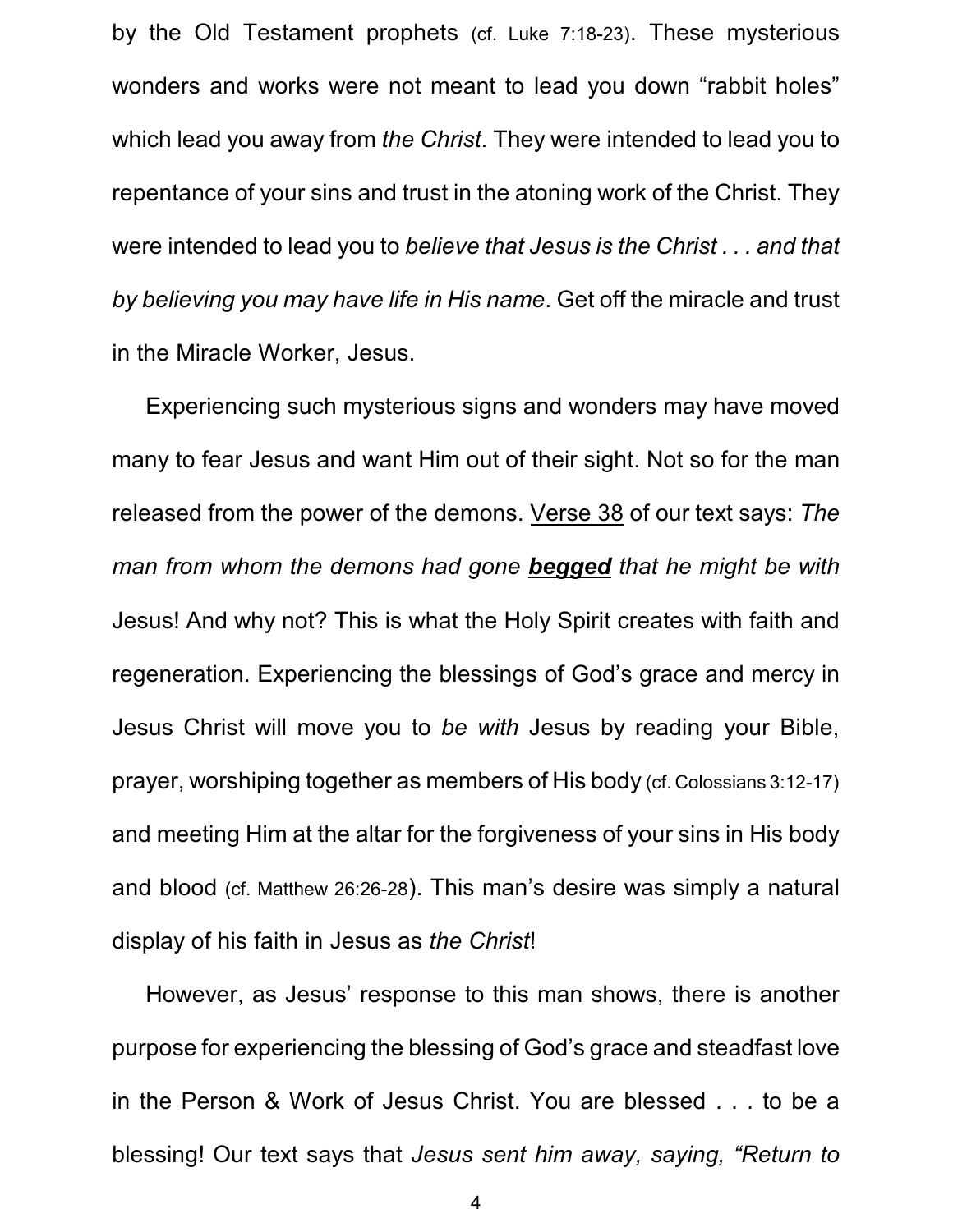*your home, and declare how much God has done for you."* The blessings of the forgiveness of sins and eternal life through faith in Jesus as *the Christ* is for all people. How are all people going to receive those blessings?

Jesus instructs us in Matthew 9:38  $\rightarrow$  *Pray earnestly to the Lord of the harvest to send out laborers into His harvest.* Romans 10:14-15 asks the questions: How can people *believe in Him of Whom they have never heard? And how are they to hear without someone preaching? And how are they to preach unless they are sent?* Thus, we pray for, train, send and support missionaries to take the Good News of Jesus into places we ourselves cannot necessarily go. However, Jesus told this man to go home.

This is the primary place for you to be a blessing by bringing the Gospel of Jesus Christ to others in the midst of your daily vocations of life. As a son, as a brother, as a community member, as a citizen, as a friend—there were many vocations he fulfilled "at home" where He could *declare how much God* had *done for* him. Notice he was not instructed to convince or persuade the people in his circle of relationships to believe in Jesus. It's a matter of simply striving to be faithful to Jesus while living out those relationships as the Holy Spirit does work through the Gospel we live.

Thus, the instructions given in Scripture to you as you fulfill your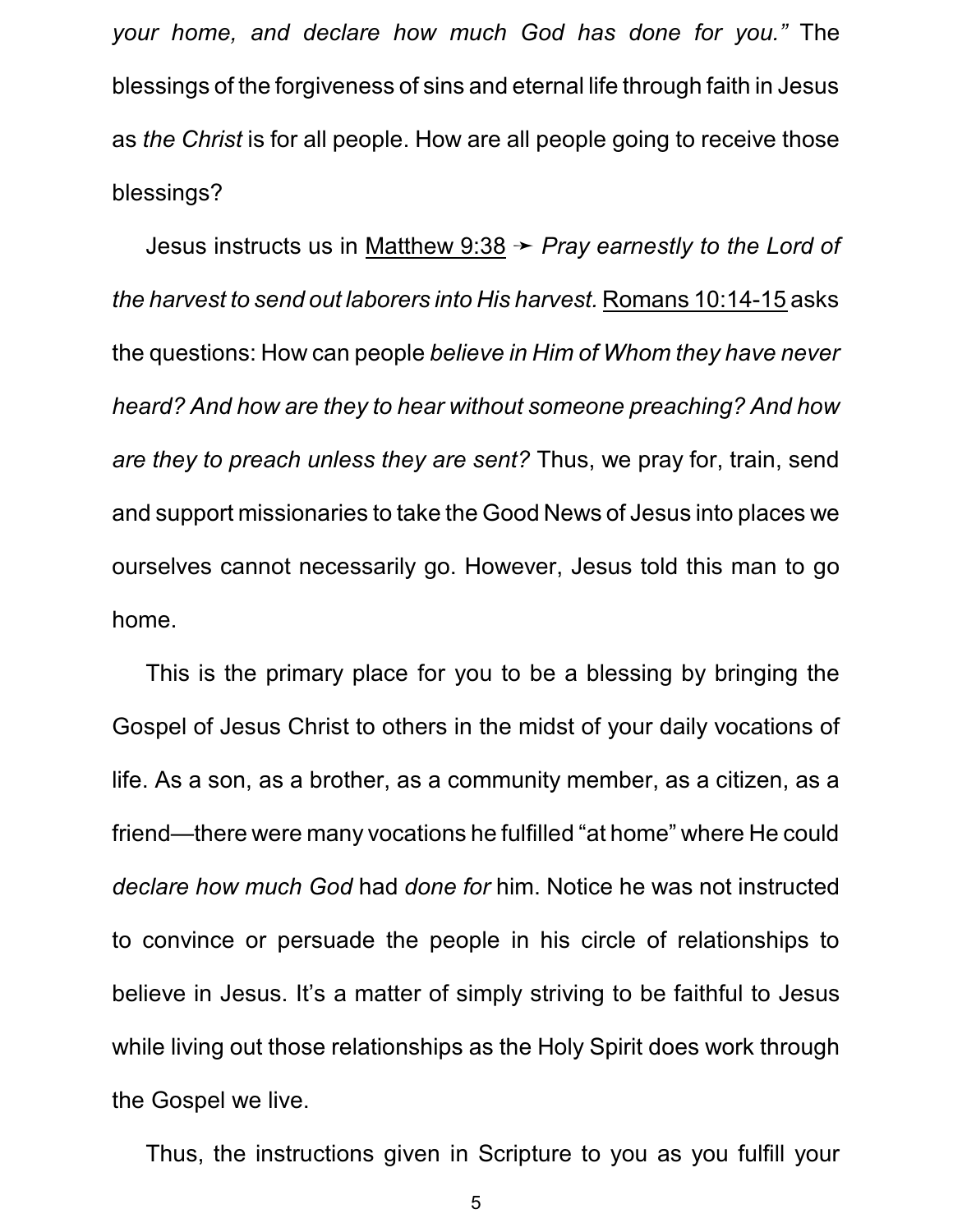various vocations in life: as a wife—*Wives, submit to your husbands, as is fitting in the Lord*; as a husband—*Husbands, love your wives, and do not be harsh with them*; as a child—*Children, obey your parents in everything, for this pleases the Lord*; as a father—*Fathers, do not provoke your children, lest they become discouraged*; as a worker—*Whatever you do, work heartily, as for the Lord and not for men*; as an employer—*Masters, treat your bondservants justly and fairly, knowing that you also have a Master in heaven*. (cf. Colossians 3:18-4:1) We are also given instructions as Christian citizens, as members of a congregation, and so forth. Because you are blessed in the forgiveness of sins and eternal life through faith in Jesus to be a blessing with the Gospel in your daily vocations of life, the Small Catechism included a "Table of Duties" listing these vocations and Bible verses dealing with each one.

The miraculous, mysterious signs and wonders performed by Jesus pointed to His ultimate defeat of the devil's power by His death on the cross where He miraculously redeemed you from hell. They pointed to His resurrection where He defeated the sting of death so you get to experience His miraculous resurrection from the dead on the Last Day! In the meantime, you are blessed so that you can be a blessing to others as the Holy Spirit produces in you that which He produced in this healed demoniac: *He went away, proclaiming throughout the whole city how*